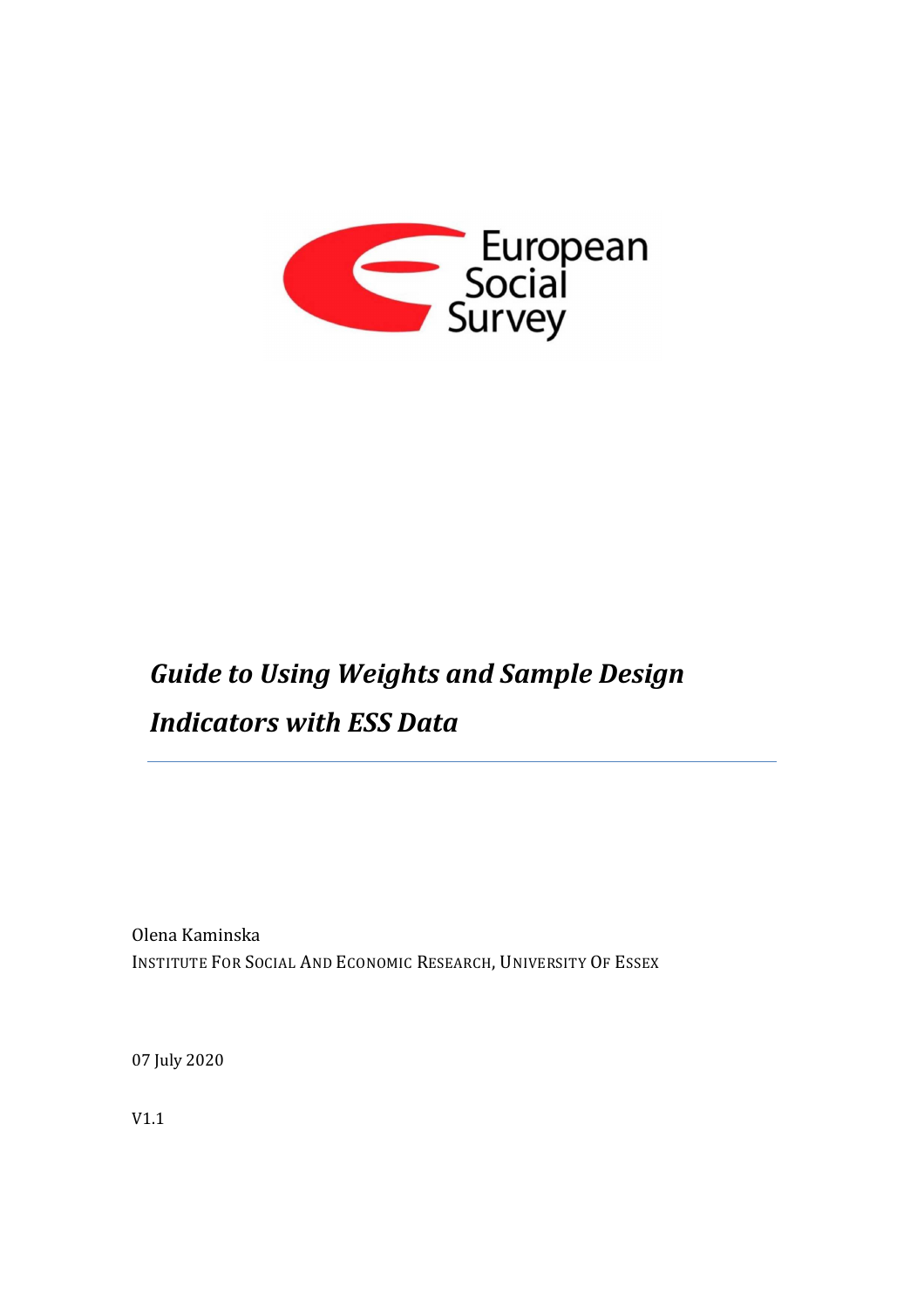# **Contents**

|                                                            | Page<br>Number |
|------------------------------------------------------------|----------------|
| 1. Introduction                                            | 1              |
| 2. Importance of using weights with ESS data               | 2              |
| 3. How to choose the correct weight                        | 4              |
| 4. Data Preparation and analysis                           | 5              |
| 4.1 Sample design indicators                               | 5              |
| 4.2 Analysis weight                                        | 5              |
| 4.3 Specifying sample design                               | 6              |
| 5. Impact of weighting and taking account of sample design | 10             |
| Acknowledgment                                             | 13             |
| <b>References</b>                                          | 13             |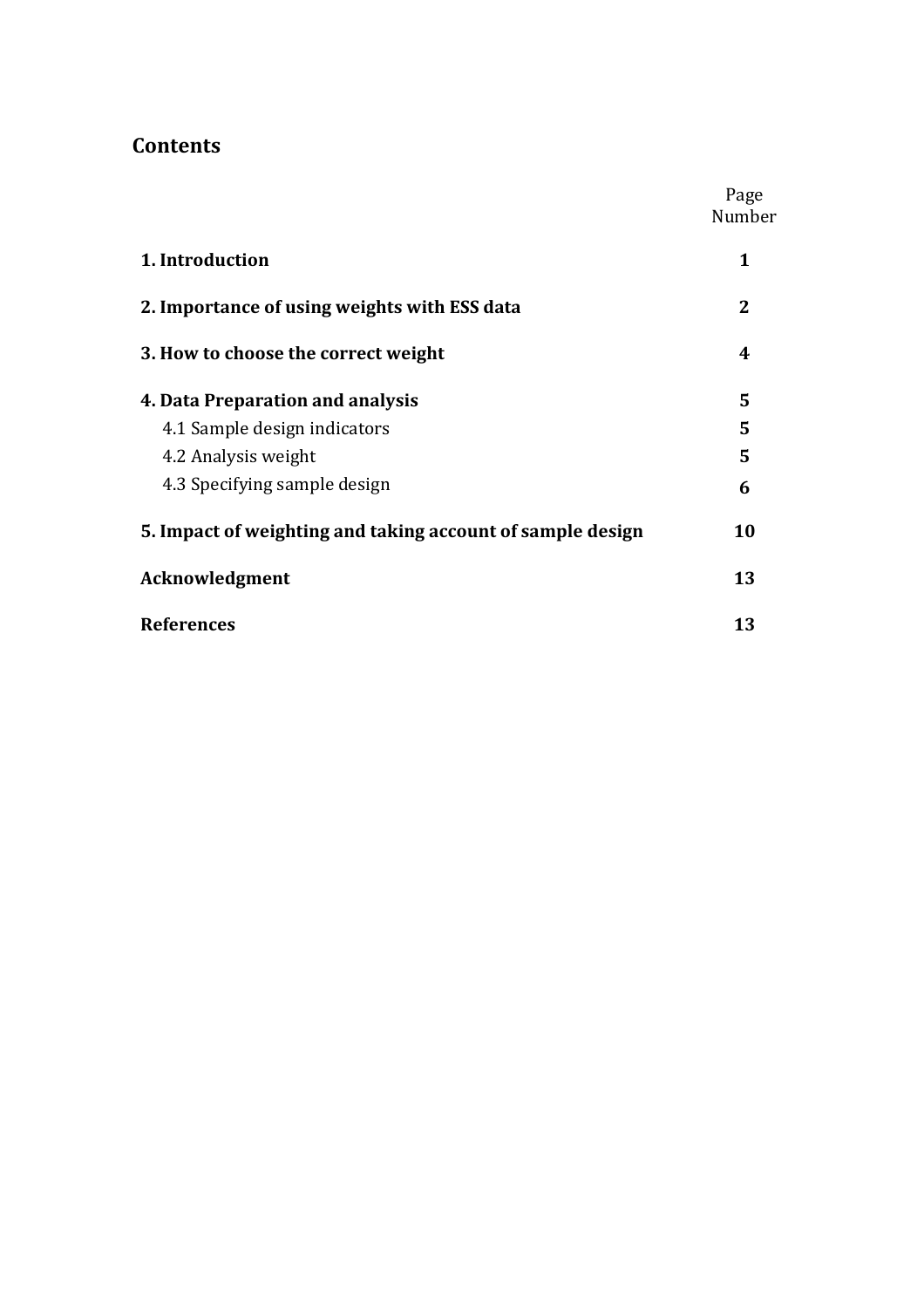# **1**. **Introduction**

This User Guide provides information on using ESS data with weights. We discuss why weighting data is important, what weights do to the estimates, how the ESS weights are calculated, and follow this with practical examples for taking weights into account alongside stratification and clustering in different statistical software packages.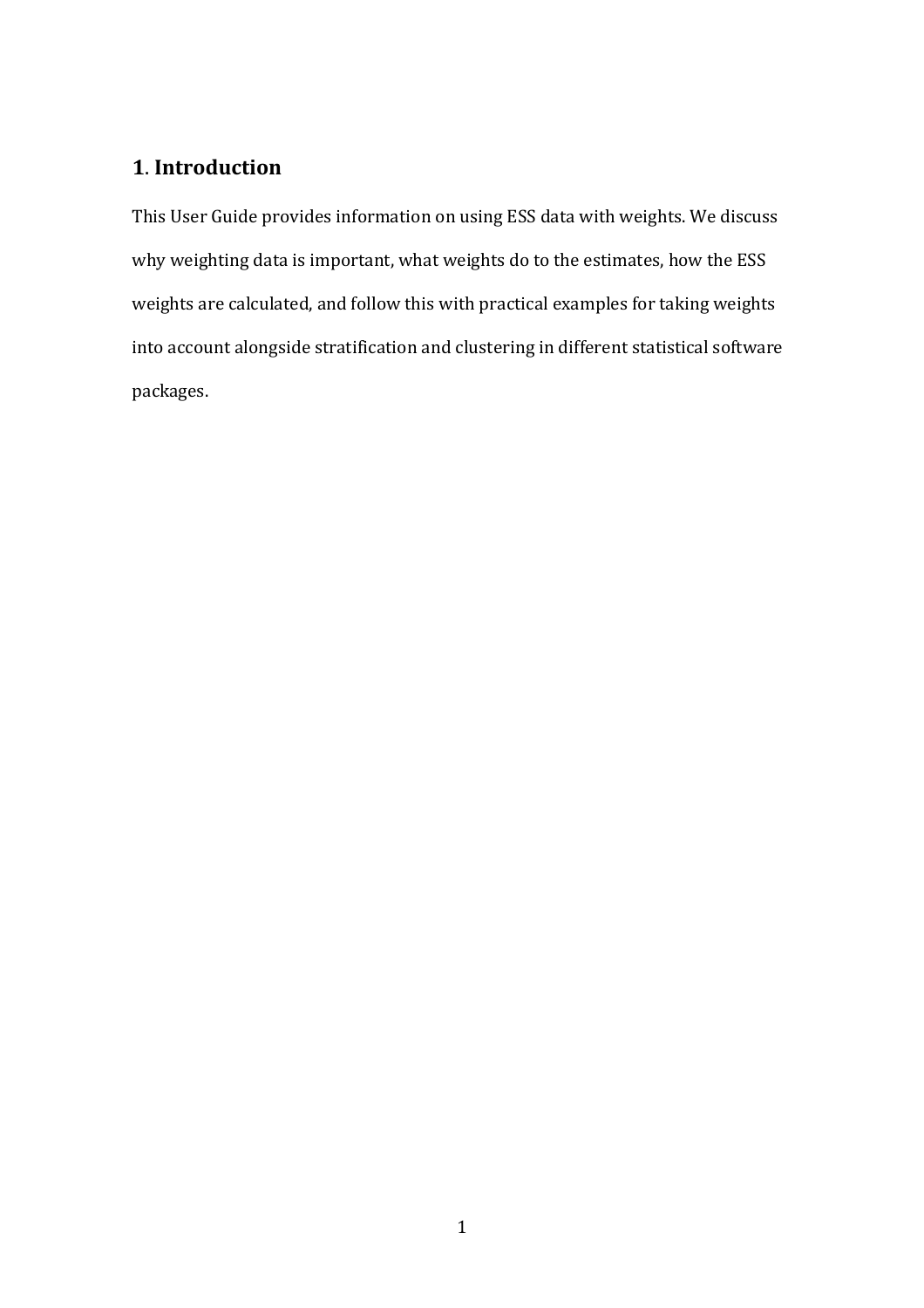### **2. Importance of using weights with ESS data**

In order to represent a population an analyst needs to take into account the survey design correctly. Sample designs differ greatly across countries – they are designed to achieve a minimum effective sample size (which results in similarity of confidence intervals across countries) in the most cost effective way for each country, taking into account each country context. Thus, countries differ in the magnitude of selection probabilities, the variation among them, as well as clustering and stratification. The variation in selection probabilities is particularly important. In most ESS rounds half, or more, of the participating countries use an address-based sample, meaning that one person is selected at random at each address in a random sample of addresses. Consequently, people living alone have twice the selection probability of people living in a household containing two adults, three times the probability of people living in a household containing three adults, and so on. Failing to correct for this using weights will result in samples being heavily skewed towards people living alone and estimates consequently being biased towards the opinions of such people, for address-based countries.

Furthermore, countries differ in nonresponse processes. This is reflected not only in national differences in response rates, but in differences in the demographic and other composition among respondents. Post-stratification weights reduce the impact of nonresponse error. Additionally, they have the advantage of correcting for coverage and sampling errors with respect to the post-stratification variables. Currently, ESS post-stratification is based on gender, age, education and geographical region. In a weighted analysis using post-stratification weights all the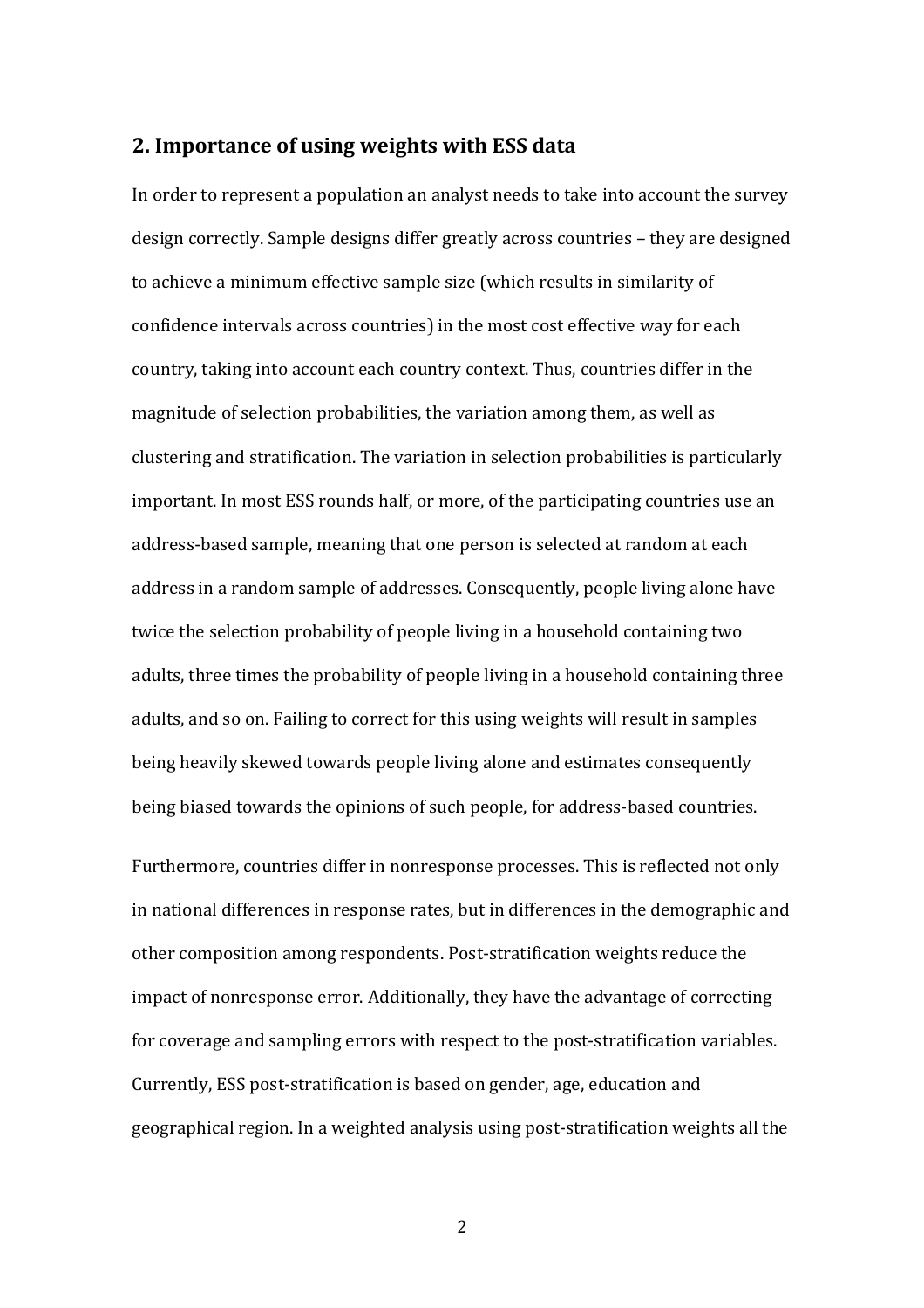three mentioned errors (coverage, sampling and nonresponse) are completely corrected with respect to the post-stratification variables, and any other estimates are error free to the extent that such estimates are correlated with these variables.

Without weights your estimates may be biased. This includes point estimates, such as means and proportions, measure of association such as regression coefficients, as well as estimates of variance and any quantities based upon them such as confidence intervals, hypothesis tests and therefore conclusions about group differences.

If weights and clustering are not specified, statistical software tends to assume that the data comes from a simple random sample with 100% response rate. This would imply that we spent many more millions on data collection than actually were spent, which would be misleading. But more importantly estimates based on such assumptions often have unpredictable bias. In particular, sample clustering and variation in selection probabilities both tend to increase the standard errors of estimates – often considerably. Failing to take this into account will lead to seriously under-estimated standard errors and, consequently, over-fitted models and biased hypothesis tests.

It is therefore crucial to use correct estimation procedures and always take into account weighting and clustering (note, stratification is optional and excluding it makes your standard error estimates conservative).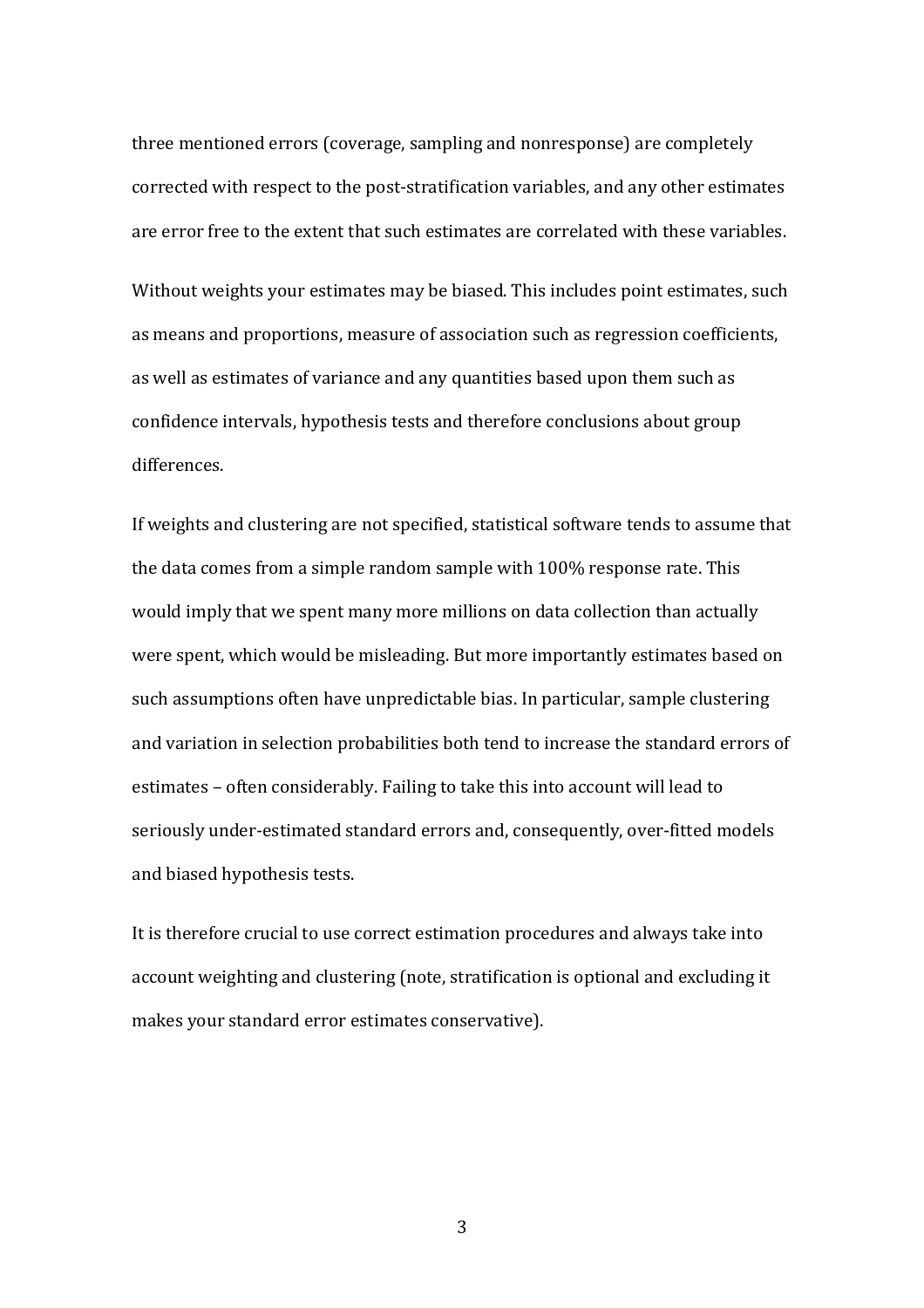### **3. How to choose the correct weight**

It is recommended that by default you should always use anweight (analysis weight) as a weight in all analysis. This weight is suitable for all types of analysis, including when you are studying just one country, when you compare across countries, or when you are studying groups of countries.

anweight corrects for differential selection probabilities within each country as specified by sample design, for nonresponse, for noncoverage, and for sampling error related to the four post-stratification variables, and takes into account differences in population size across countries. It is constructed by first deriving the design weight, then applying a post-stratification adjustment, and then a population size adjustment. Further details of how the weights are derived are documented in the round-specific report on the production of weights. Starting from Round 9, anweight is provided for you in the integrated data file. If you are using data from earlier ESS rounds, you can derive anweight yourself. We explain below how to do this.

For advanced users who may want to model a nonresponse correction themselves we provide a design weight (dweight). This weight corrects only for differential selection probabilities. Please note that we do not recommend use of this weight without non-response correction.

We also provide the post-stratified design weight (without the population size correction), pspwght. This weight can be used for single country analysis or for cross-country comparisons and for these types of analyses should give you the same estimates as anweight.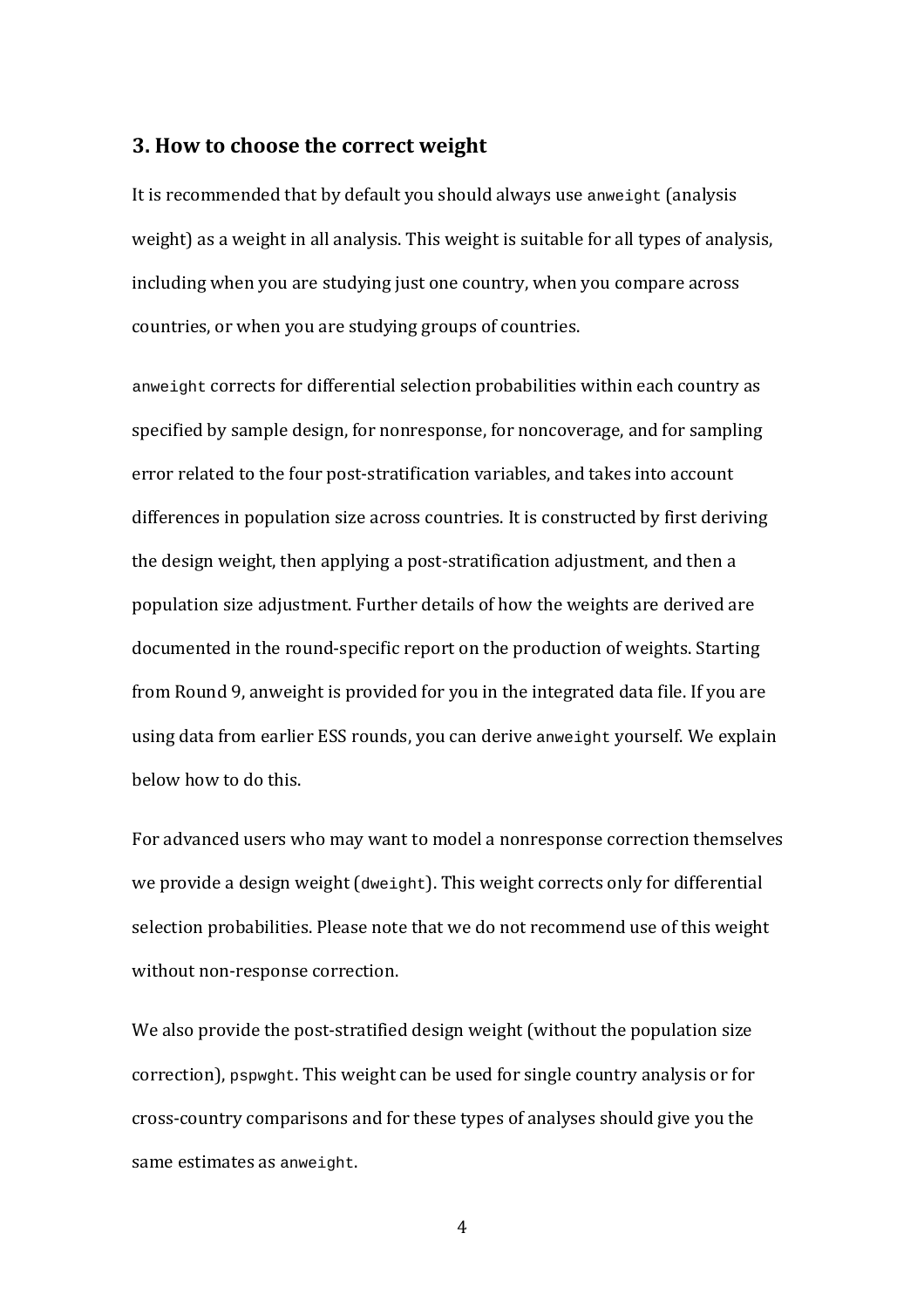## **4. Data preparation and analysis**

### 4.1 Sample design indicators

From round 9 onwards, all the necessary sample design indicators and weights are already included in the integrated (second release) data file, but if you are working with data from earlier rounds you will first need to merge the sample design indicators on to the main data file. For rounds 7 and 8, the sample design indicators are in the integrated SDDF (sample design data file), so you need to merge this file with the main integrated (questionnaire data) file. For rounds 1 to 6, sample design indicators are stored in a separate file for each country (and files are missing for some countries in some rounds), so you would need to merge several files. Furthermore, for these rounds the indicators psu and stratify have not been recoded in a manner suitable for cross-country analysis, so you will need to do this if you are analysing data from more than one country. Follow the guidance in section 2 of Kaminska & Lynn (2017) and ensure that each value is exclusive to one country.

### 4.2 Analysis weight

The analysis weight, anweight, is already included on the integrated main data file from round 9 onwards. For rounds 1 to 8, users should create this weight themselves, as follows. This weight is suitable for all analysis, including studying a single country, comparing across multiple countries or studying multiple countries as a group.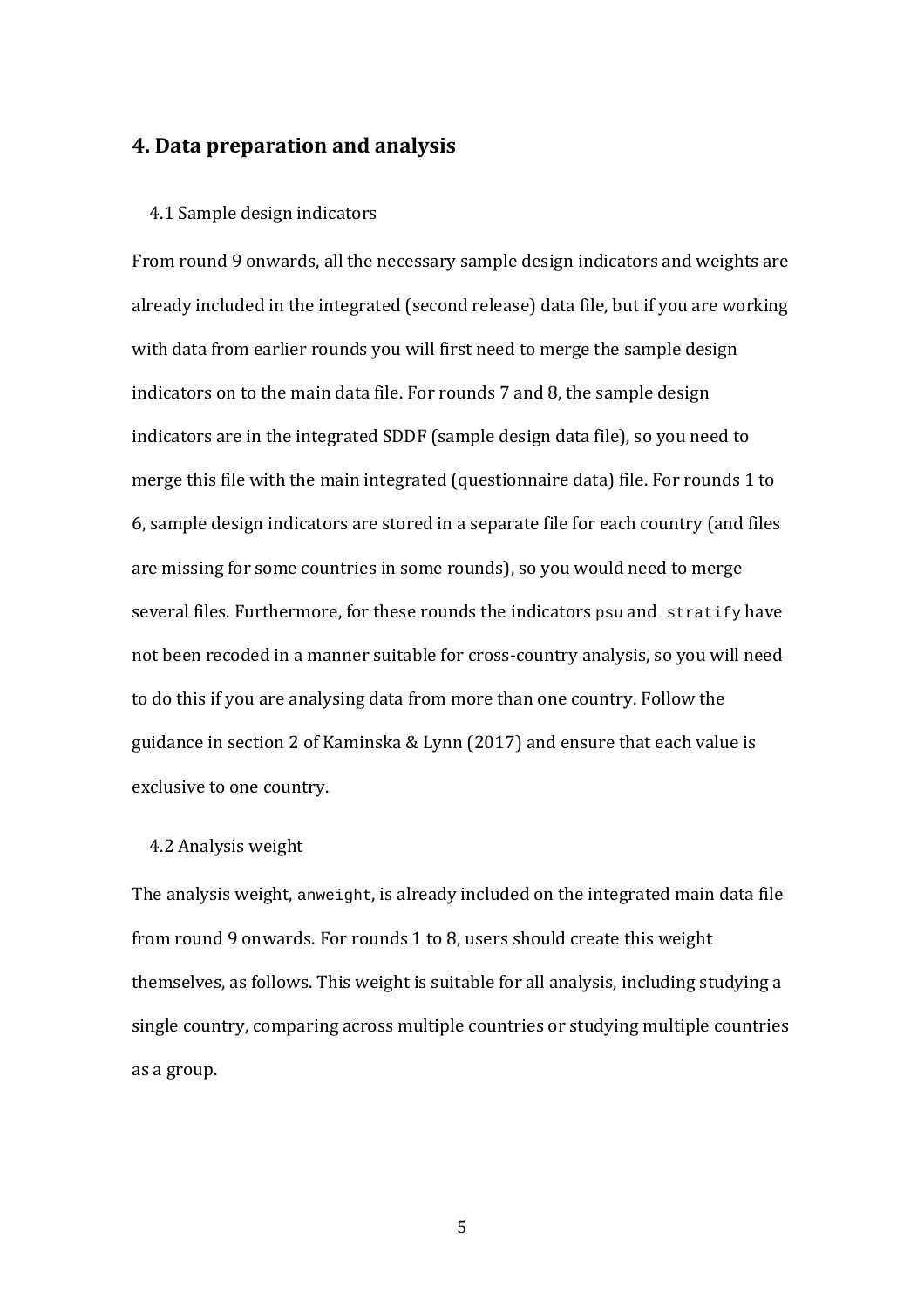#### gen anweight=pspwght\*pweight

#### **Box 2**: Creating analysis weight in R

library(survey) # estimation

```
data1[, anweight := pspwght * pweight * 10e3]
```
#### **Box 3**: Creating analysis weight in SPSS

compute anweight=pspwght\*pweight.

#### 4.3 Specifying sample design

Many commonly-used statistical software packages allow the user to specify the parameters of a survey sample design. Once specified, all subsequent analysis correctly takes into account clustering, stratification and weighting.

In Stata you tell the software that your data come from a specific sample design by specifying this with the svyset command. After this for any analysis you run within the same session you need to add the prefix 'svy:' to the command. See also the next section for more examples in Stata. Similarly, sample design can be specified in R. For this, use the package called 'survey' with the svydesign function. And in SPSS you would use the Complex Samples functions.

The clustering variable in ESS is called 'psu', stratification is indicated by 'stratum', and weighting by 'anweight'. Boxes 4, 5 and 6 demonstrate how to specify the sample design in Stata, R, and SPSS respectively.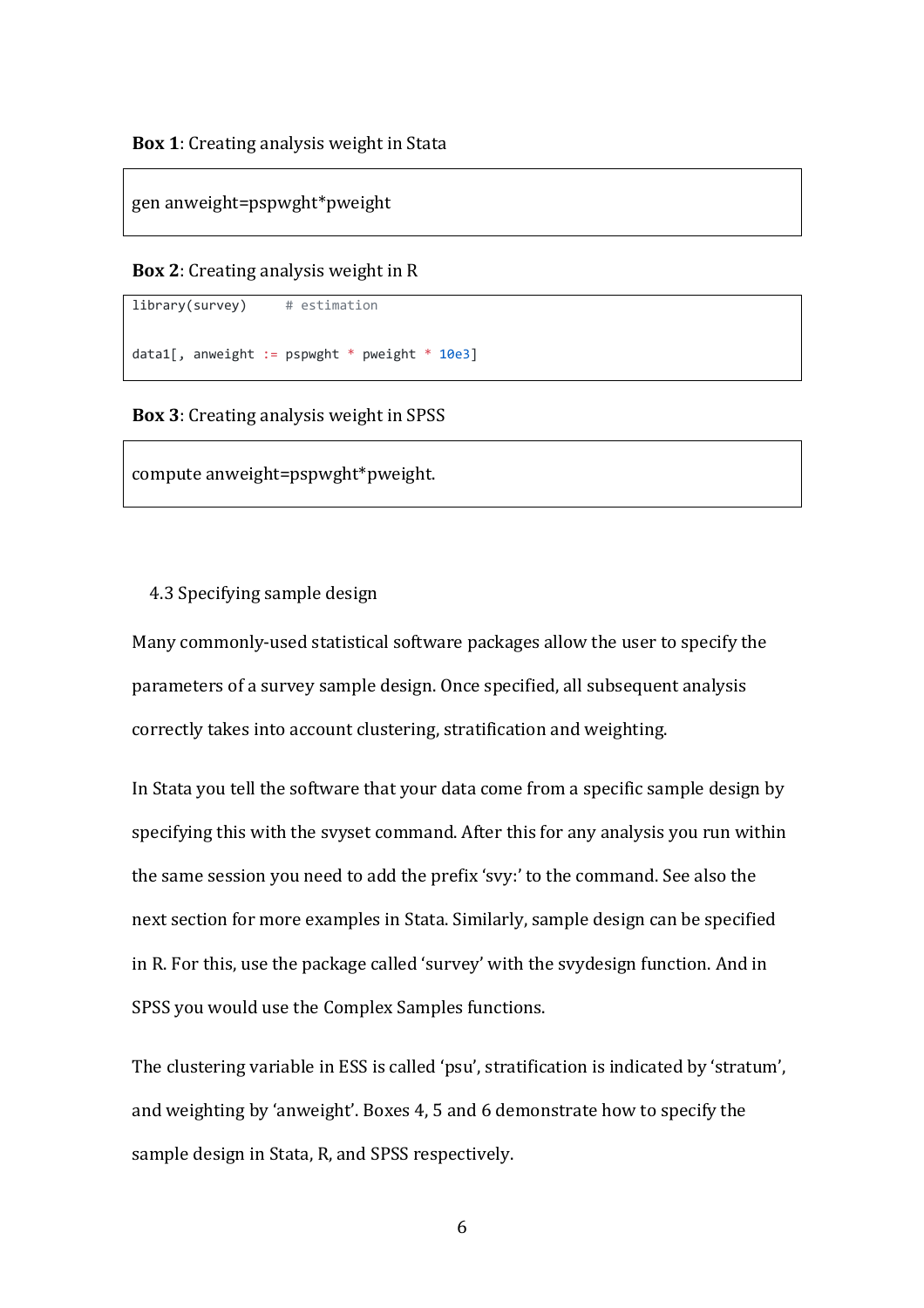For SPSS users who prefer to use the menu rather than syntax, you can find everything under Analyze-Complex Sample. At first you have to specify your design under Analyze-Complex Sample-Prepare for Analysis (where you will save a new csplan file which will contain sample design information – so give a new name under 'browse'). After clicking 'next' you will be prompted to select strata (stratum), clusters (psu) and sample weight (anweight). You can now use this csplan file when analysing data.

For example, to estimate a proportion using the variable netusoft you can follow Analyze – Complex Sample – Frequencies - and specify csplan file under Plan File, click 'continue' and select variable (e.g. netusoft) for a frequency tables. Then you can select 'statistics' where you can choose 'table percent' and 'standard error', click 'continue' and 'ok' and you should now see estimates of proportions for netusoft.

Similarly to get an estimate of a mean follow Analyze – Complex Sample – Descriptives - and specify csplan file under Plan File, click 'continue' and select the variable (e.g. netustm). Then select 'statistics', choose 'mean' and 'standard error', click 'continue' and 'ok' and you should now see estimates of means for netustm.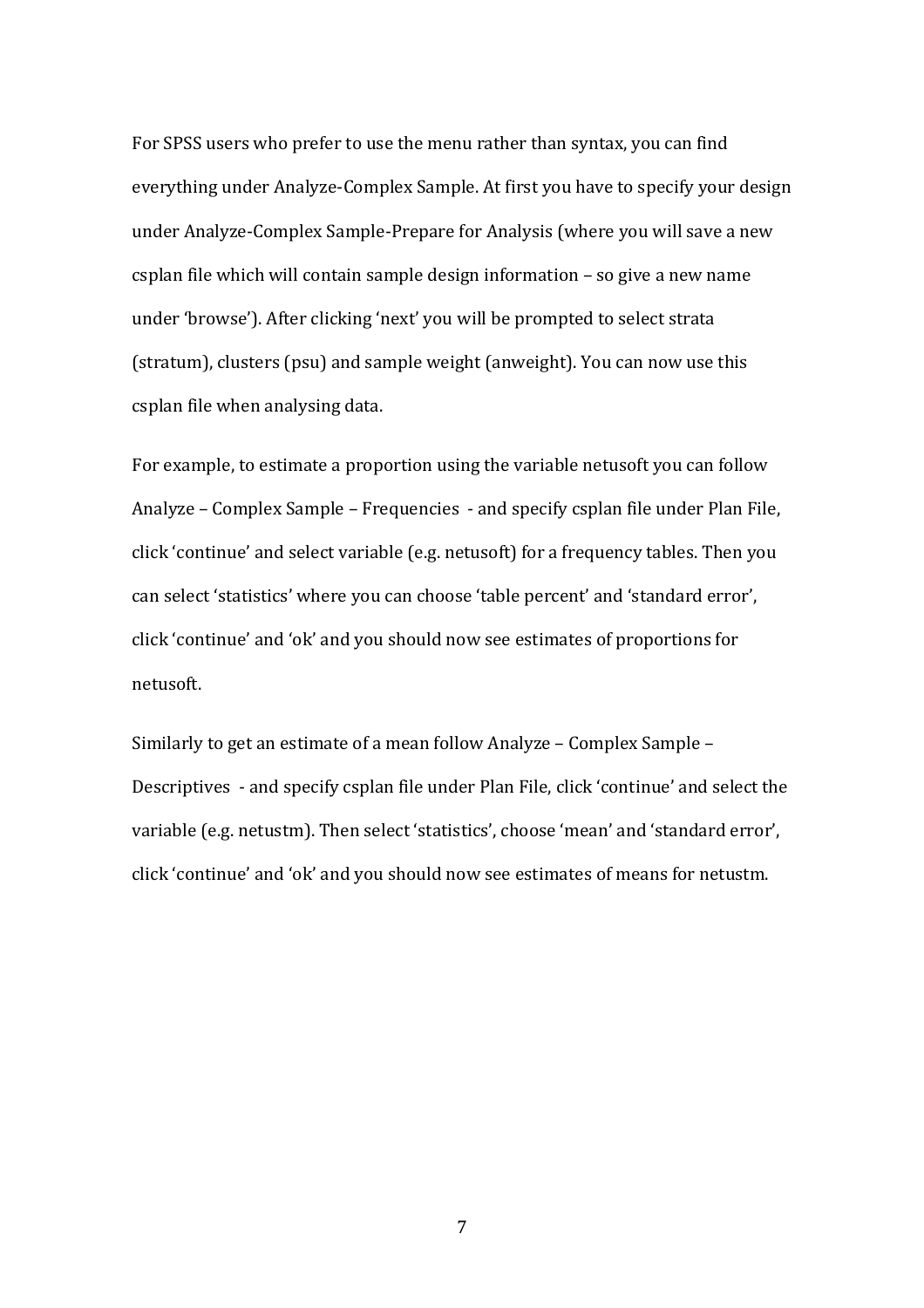**Box 4**: Specifying sample design in Stata

svyset psu [pweight=anweight], strata(stratum) svy: /\*INCLUDE YOUR ANALYSIS HERE\*/ /\*for example \*/ svy: proportion netusoft svy: mean netustm

**Box 5**: Specifying sample design in R

```
library(survey) # estimation 
# Define sample design
 design <- svydesign(ids = ~psu, strata = ~stratum, weights = ~anweight,
                     data = data1)# Examples 
 # Values of netusoft
 data1[, \ldots], keyby = \ldots (netusoft)]
 # Convert to factor (categorical variable)
 data1[, netusoft := factor(netusoft)] 
 # Estimate proportions
 svymean(x = \simnetusoft, design = design)
 # Estimate mean
 svymean(x = \simnetustm, design = design, na.rm = T)
```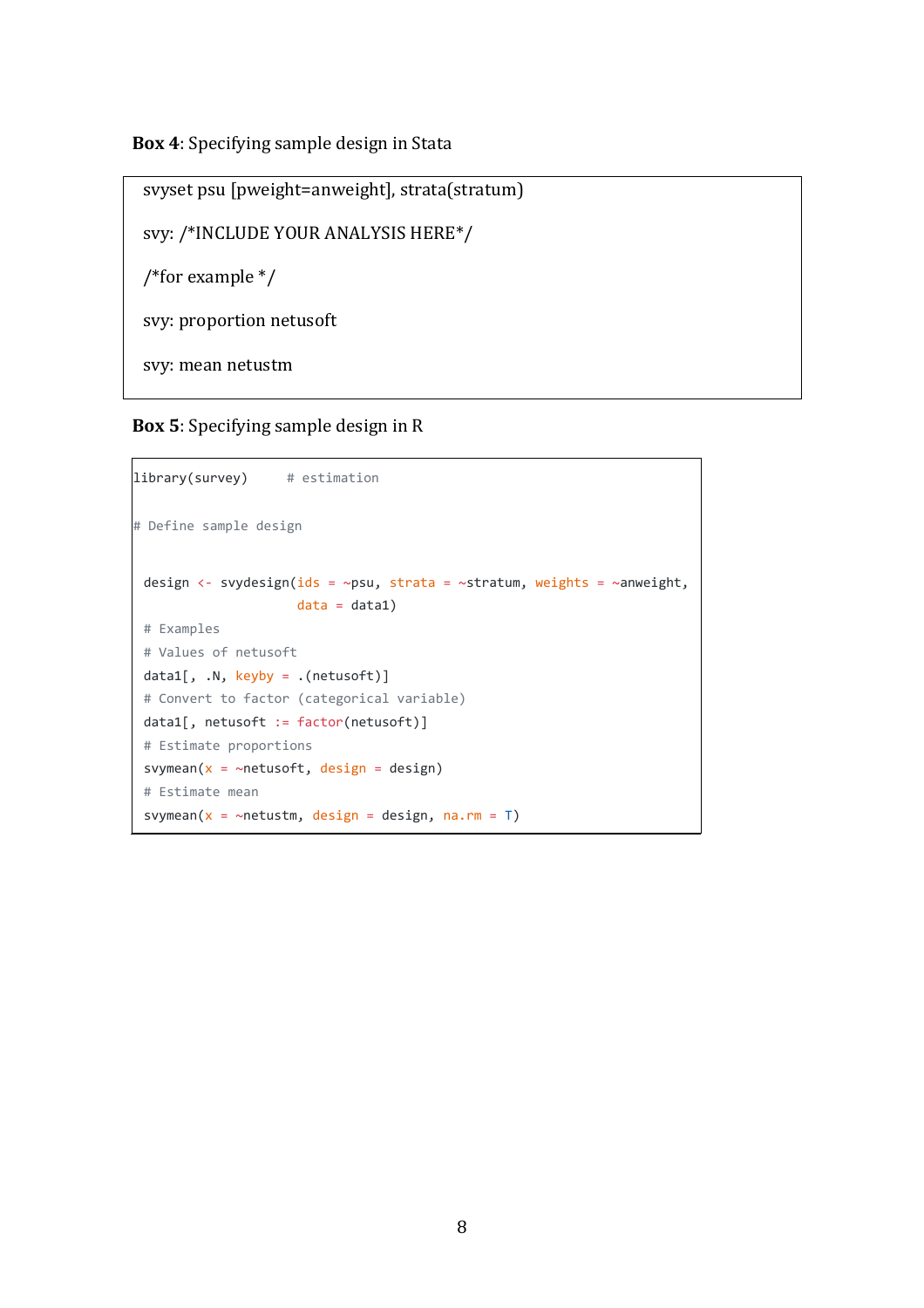#### **Box 6**: Specifying sample design in SPSS

```
* Analysis Preparation Wizard. 
CSPLAN ANALYSIS 
   /PLAN FILE='I:\myfile.csaplan' 
   /PLANVARS ANALYSISWEIGHT=anweight 
   /SRSESTIMATOR TYPE=WOR 
   /PRINT PLAN 
   /DESIGN STRATA=stratum CLUSTER=psu 
   /ESTIMATOR TYPE=WR. 
* Complex Samples Frequencies. 
CSTABULATE 
   /PLAN FILE='I:\myfile.csaplan' 
   /TABLES VARIABLES=netusoft 
   /CELLS TABLEPCT 
   /STATISTICS SE 
  /MISSING SCOPE=TABLE CLASSMISSING=EXCLUDE.
* Complex Samples Descriptives. 
CSDESCRIPTIVES 
   /PLAN FILE='I:\myfile.csaplan' 
   /SUMMARY VARIABLES=netustm 
   /MEAN 
   /STATISTICS SE 
   /MISSING SCOPE=ANALYSIS CLASSMISSING=EXCLUDE.
```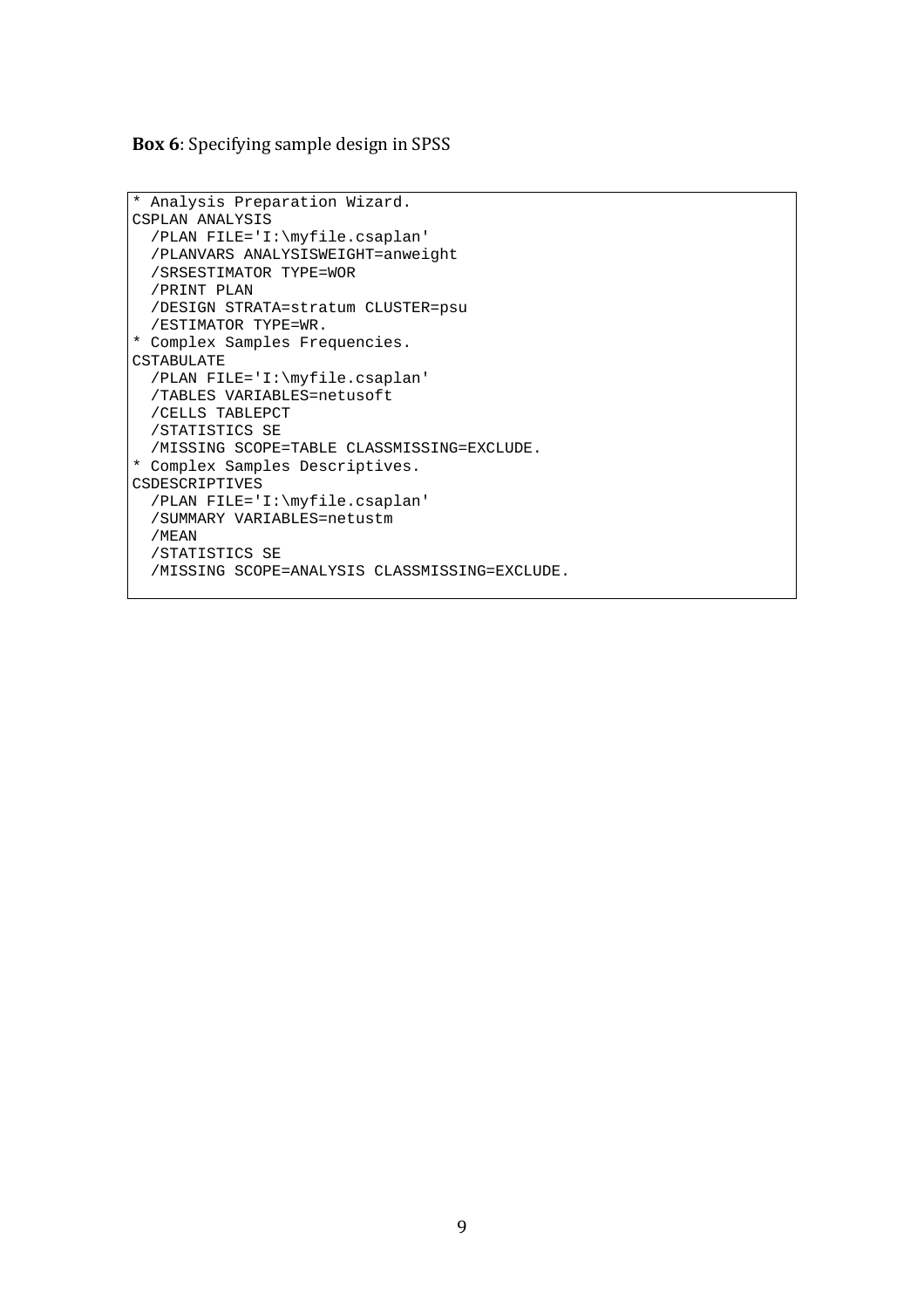# **5. Impact of weighting and taking account of sample design**

This section demonstrates how omitting weighting or sample design specification in general influences point estimates and their confidence intervals. The examples are based on Round 8 data from Austria, but the results are general and extend to all ESS rounds and countries.

We present estimates of proportion of internet usage frequency for AT in round 8 using 'proportion' command in Stata. Specifically we look at three different scenarios: a correct sample design specification that takes into account clustering, stratification and weighting; unweighted sample specification that takes into account clustering and stratification but not weighting; and no sample design specification which lets Stata assume simple random sample (SRS) design with 100% response rate.

**Box 7**: Specifying 3 scenarios in Stata

svyset psu [pweight=anweight], strata(stratum) // takes into acct full sample design, incl weighting svy: proportion netusoft if cntry=="AT"

svyset psu, strata(stratum) // takes into account clustering and stratification, but not weighting svy: proportion netusoft if cntry=="AT"

proportion netusoft if cntry=="AT" // sample design is not taken into account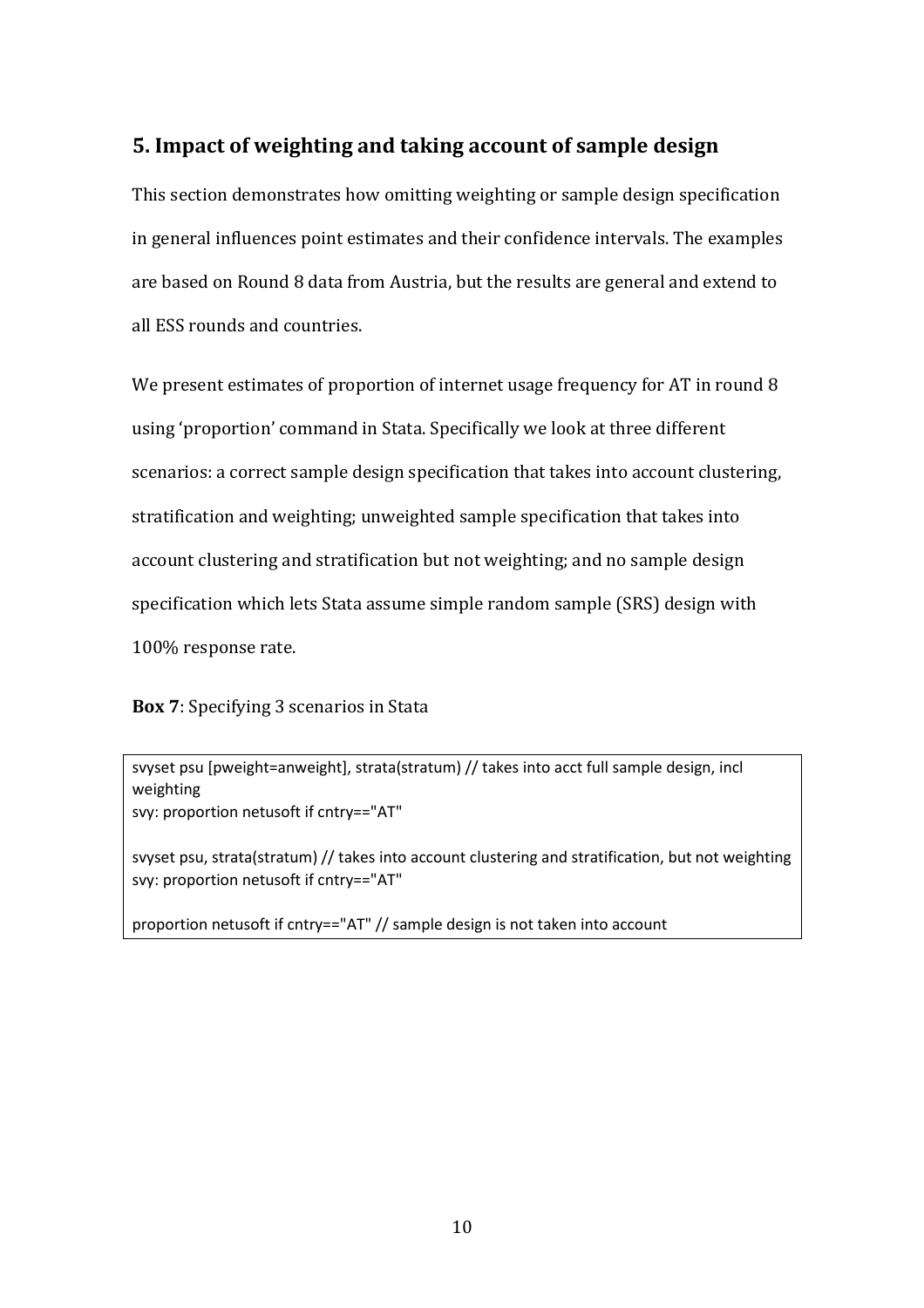### **Table 1**. Estimates of proportion of internet usage in AT, ESS round 8, under

|              | strat and psu, but no |       |           |            |       |           |                            |       |           |  |
|--------------|-----------------------|-------|-----------|------------|-------|-----------|----------------------------|-------|-----------|--|
|              | full sample design    |       |           | weighting  |       |           | nothing taken into account |       |           |  |
|              | Scenario 1            |       |           | Scenario 2 |       |           | Scenario 3                 |       |           |  |
|              | [95%                  |       |           | [95%       |       |           | [95%                       |       |           |  |
| netusoft     | Proportion            | Conf. | Intervall | Proportion | Conf. | Intervall | Proportion                 | Conf. | Interval] |  |
| <b>Never</b> | 16.6%                 | 14.6% | 18.8%     | 19.5%      | 17.6% | 21.4%     | 19.5%                      | 17.8% | 21.3%     |  |
| Only         |                       |       |           |            |       |           |                            |       |           |  |
| occasionally | 5.5%                  | 4.5%  | 6.8%      | 6.4%       | 5.4%  | 7.7%      | 6.4%                       | 5.4%  | 7.6%      |  |
| A few times  |                       |       |           |            |       |           |                            |       |           |  |
| a week       | 8.5%                  | 7.2%  | 10.0%     | 9.7%       | 8.3%  | 11.2%     | 9.7%                       | 8.4%  | 11.0%     |  |
| Most days    | 11.5%                 | 9.9%  | 13.4%     | 12.0%      | 10.5% | 13.6%     | 12.0%                      | 10.6% | 13.5%     |  |
| Every day    | 57.8%                 | 55.0% | 60.5%     | 52.5%      | 50.0% | 54.9%     | 52.5%                      | 50.3% | 54.6%     |  |

different sample design specifications

The results are presented in table 1. In general weighting influences point estimates and standard errors (therefore, confidence interval), while clustering and stratification influences only standard error but not point estimates. We therefore observe that Scenario 2 and Scenario 3 have the same point estimates but Scenario 2 has larger confidence interval than Scenario 3. This slight increase is related to lower efficiency of clustered design in comparison to SRS design (though remember this gives cost efficiency). It can therefore be seen that failing to take into account the sample design results, for clustered sample designs, in under-estimation of the width of confidence intervals.

One can observe that weighting (Scenario 1) changes point estimates in comparison to either of Scenario 2 or 3. Importantly, estimated frequency of internet usage changes with weighting – we estimate fewer of those who never use internet and more of those who use internet each day. This change can be related to either unequal selection probabilities in sample design (where they are present)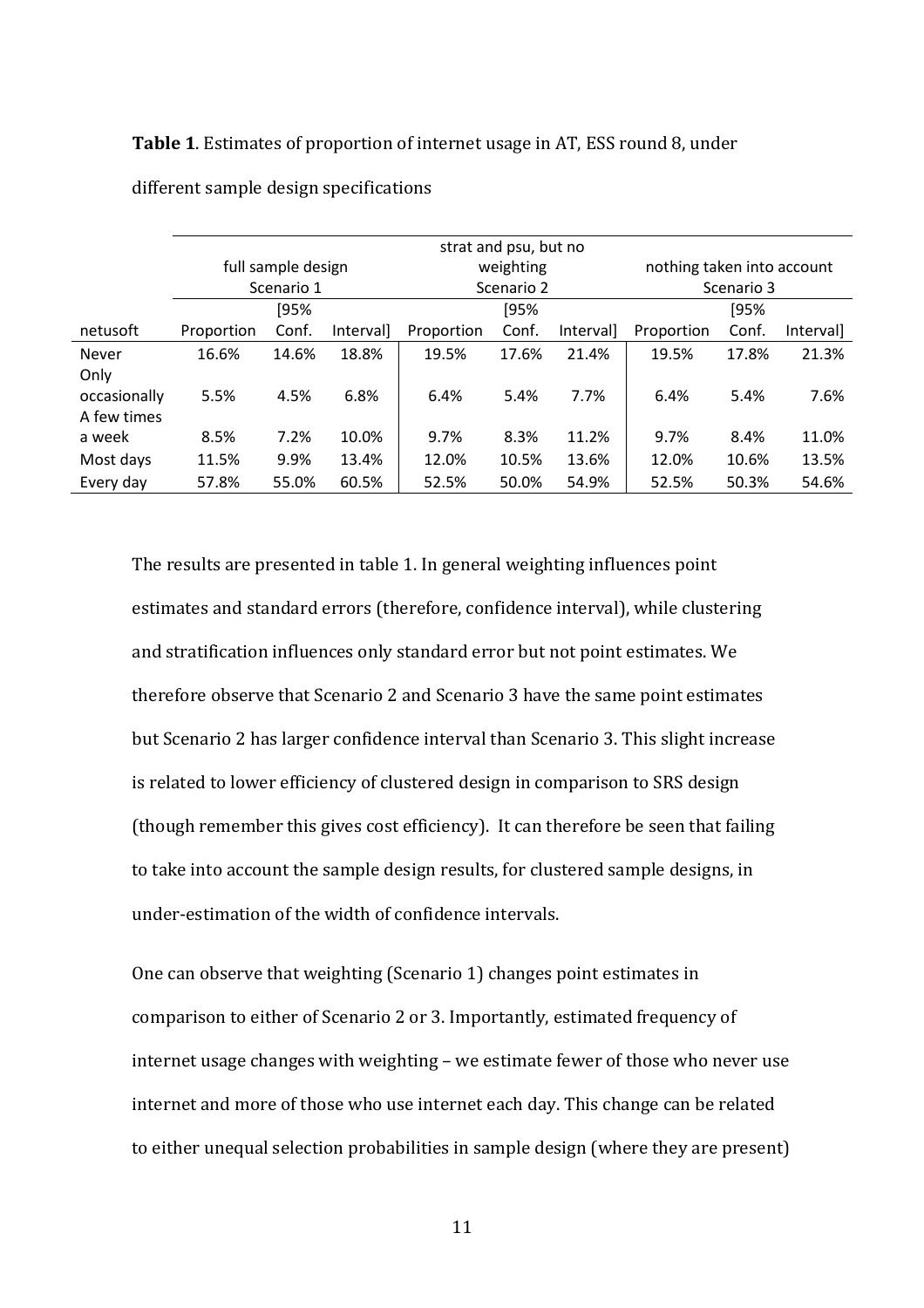or differential nonresponse related to internet usage frequency, or both. Importantly, the confidence interval of the correct 'Never' proportion estimate (between 14.6% and 18.8%) does not include the wrongly estimated proportion of 19.5% when weighting is not taken into account. Thus, the estimation bias introduced by not taking weighting into account can potentially lead to wrong conclusions.

Weighting (Scenario 1) also increases standard errors which leads to widened confidence interval. This is an important reflection of a less efficient sample design with unequal selection probabilities (though remember cost savings), and increased uncertainly from nonresponse. It is worth mentioning that estimation of correct confidence intervals is also very important, especially in analysis for group or country comparisons. Mis-estimating leads to too narrow confidence intervals which may not overlap where the correct estimation would show an overlap. The analyst may therefore be misled into thinking that a significant difference is present between groups while in fact there is not enough statistical power for such a conclusion (and in fact true population quantities may not be different). Kaminska and Lynn (2017) provide further examples of mis-specification effects in cross-national survey analysis.

Remember therefore to always take into account full sample design, including stratification, clustering and weighting.